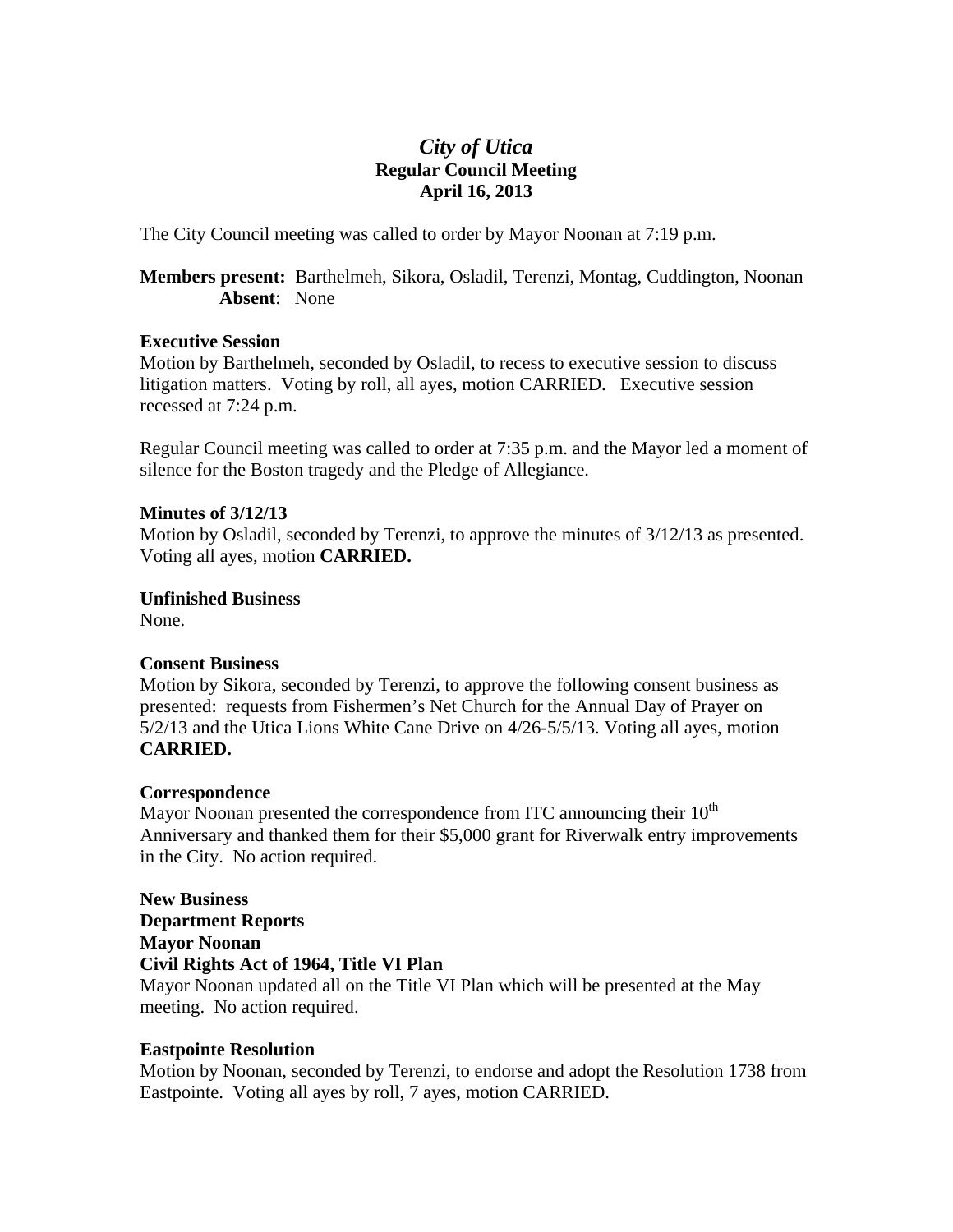**Regular Council Meeting 4/16/2013 Page 2** 

### **Administration Resolution**

Motion by Sikora, seconded by Barthelmeh, to adopt the amendment to the Administration Resolution including the Deputy Police Chief as presented with wages to be determined in the adopted budgets. Voting by roll, 7 ayes, motion CARRIED.

### **Michigan Week Activities**

Mayor Noonan reviewed the Michigan Week activities with the City of Lapeer: Mayor's Exchange at Lapeer on May 15; Lapeer's visit in Utica on May 29; Heritage Luncheon on May 29; Student Government Day with Utica High students on May 28. No action required.

### **HDC Appointment**

Motion by Montag, seconded by Cuddington, to appoint Deanna Vidoevski, business owner at 7654 Auburn Road, to fill the Historic District Commission vacancy, term to expire April, 2016. Voting all ayes, motion CARRIED.

### **Ice Festival**

Mayor Noonan thanked the 3 chair people for the recent Ice Festival, Faith Terenzi, John Sattmann, Tom Steeh as well as Genisys for their generous support.

### **Council Reports**

Mayor Pro Tem Barthelmeh acknowledged the Carter Family for all their work on the Easter Egg Hunt, and all who volunteered. Thanks also to Best Buy for the pictures taken with Mr. Bunny.

Councilwoman Terenzi indicated the May 18 is Community Pride Day and asked all to clean up their property and assist those who cannot do so; she also reported on her recent MML Legislative Conference sessions, minutes will be forthcoming. She is also looking into a vending machine in the lobby of the building for those who would like a refreshing drink when taking a break from the Riverwalk/canoe and kayak activities.

### **Assessing- Nancy Strehl, Assessor**

Motion by Sikora, seconded by Barthelmeh, to approve the settlement presented on MTT Docket #0415724, GMP property on Hall Road, as presented. Voting by roll, all ayes, motion CARRIED.

**Building- Gary Moscone**  No report.

### **Fire- Kevin Wilseck, Chief**

### **Bureau of Fire Services, Fireworks Safety General Rules**

Fire Chief Wilseck presented the updated state fireworks rules recently received for information only, no action required.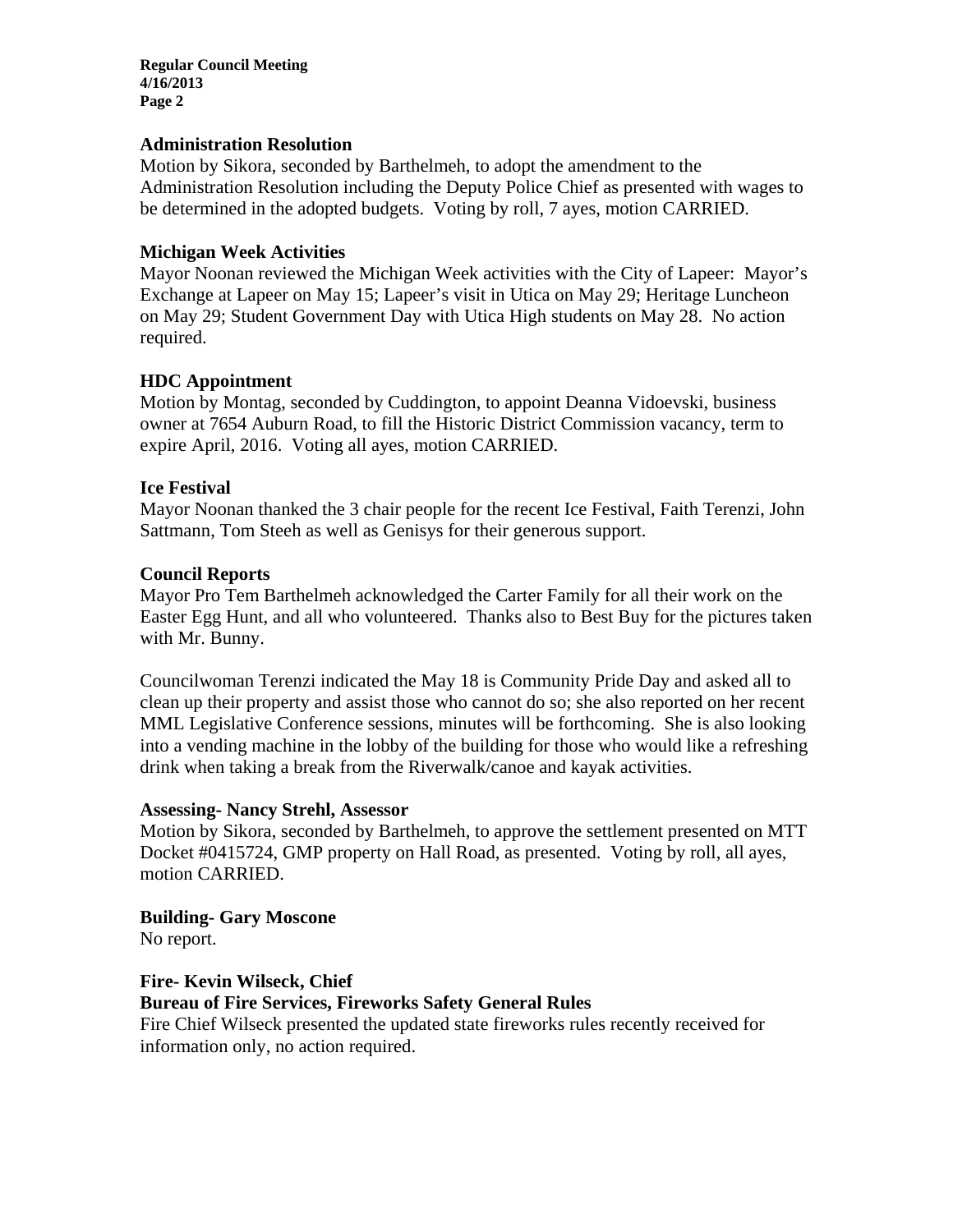**Regular Council Meeting 4/16/2013 Page 3** 

### **Police- Dave Faber, Chief**

# **Proposed Amendment to 2nd Hand Dealer Ordinance, Ordinance 160-A**

Motion by Sikora, seconded by Barthelmeh, to adopt the proposed amendment to the  $2<sup>nd</sup>$ Hand Dealer Ordinance, Ordinance #160-A as presented. Voting by roll, all ayes, motion CARRIED.

### **Annual Shred Day**

Chief Faber indicated that the annual shred day will be Saturday, June 8, 2013 from 10 a.m. to 1:00 p.m. in the municipal parking lot behind the police station. No action required.

## **DPW- Bill Lang, Superintendent**

No report.

# **Treasurer- Philip Paternoster Auditing Firm**

Motion by Terenzi, seconded by Osladil, to approve the proposal submitted by Abraham & Gaffney, P.C. for the City's audits for the next three years. Voting by roll, all ayes, motion CARRIED.

Paul V. Engstrom & Co. has served the City well for many years and will be missed.

### **Administration- Cathy McGrail, City Clerk**

No report.

### **Library- Marsha Doege, Director OverDrive**

The OverDrive program is up and running at the Library thanks to the Utica Heritage Association who purchased the program for the patrons to use in downloading books to their mobile device. Please use the service whenever possible.

### **Utica Heritage Association**

The UHA has ordered a  $2<sup>nd</sup>$  printing of the popular Utica History book which is now available for purchase at the Library, City Hall, Ace Hardware, Utica Florist and Steve's Café.

**Parks and Recreation Commission Old Mill Arts & Crafts and Riverwalk Festival**  Please join us in June 12 - June 16, 2013 for all the fun. Details to follow.

# **Historic District Commission**

No report.

**City Attorney**  No report.